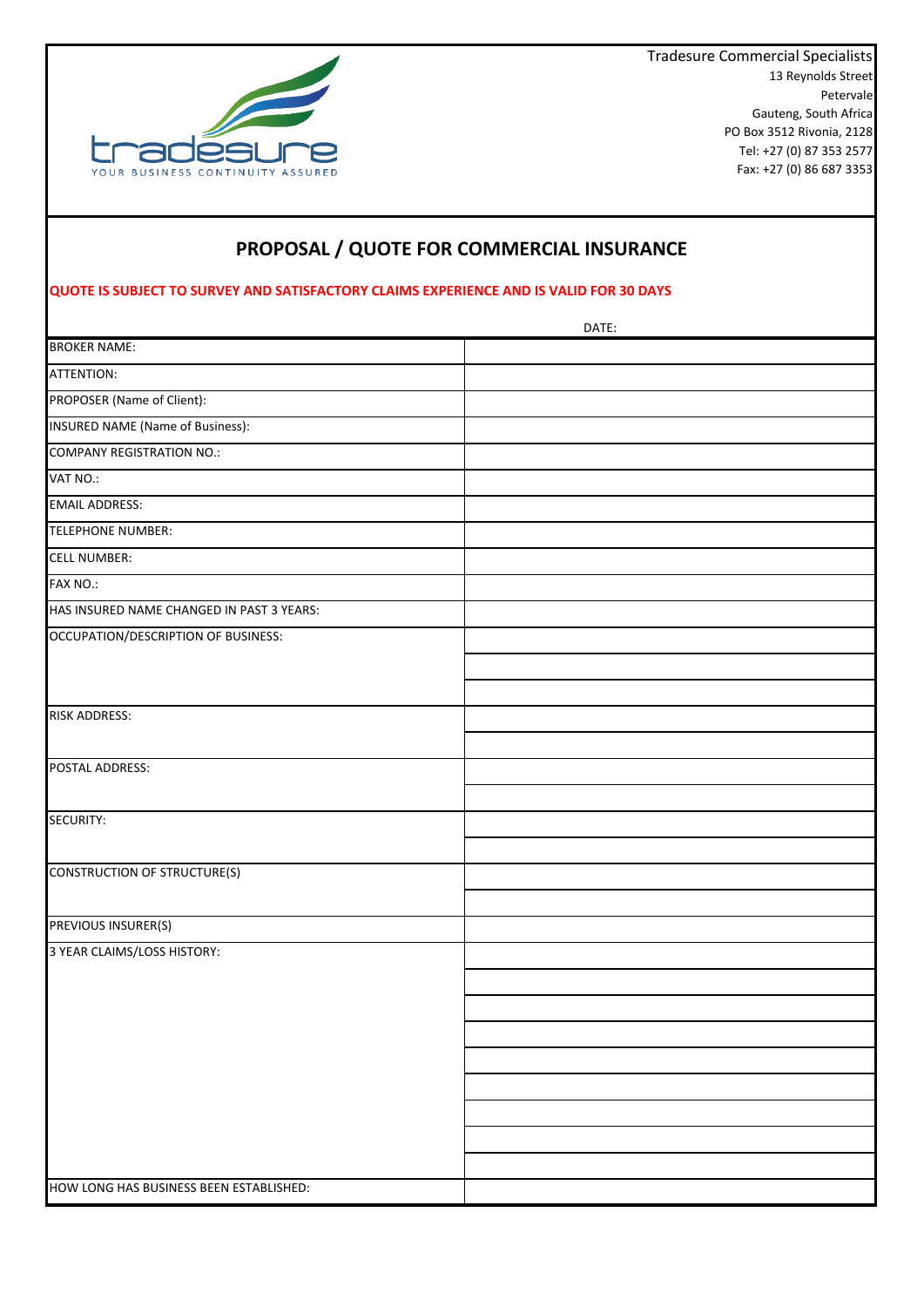|                                                                              | <b>SUM INSURED</b>                             | <b>RATE</b> | <b>ANNUAL</b>             | <b>MONTHLY</b> |
|------------------------------------------------------------------------------|------------------------------------------------|-------------|---------------------------|----------------|
|                                                                              |                                                |             | <b>PREMIUM</b>            | <b>PREMIUM</b> |
|                                                                              | R                                              | %           | R                         | R              |
| FIRE & ALLIED PERILS                                                         |                                                |             |                           |                |
| Premises                                                                     |                                                |             |                           |                |
| Occupation                                                                   |                                                |             |                           |                |
| COL 1 - Buildings                                                            |                                                |             |                           |                |
| COL 2 - Rental Months                                                        |                                                |             |                           |                |
| COL 3 - Plant, Machinery Equipment & All Other Contents<br>COL 4 - Stock     |                                                |             |                           |                |
| COL 5 - Miscellaneous                                                        |                                                |             |                           |                |
| <b>Additional Claims Preparation Costs</b>                                   |                                                |             |                           |                |
| Excesses:                                                                    |                                                |             |                           |                |
| <b>COMMENTS:</b>                                                             |                                                |             |                           |                |
| <b>Fire Total</b>                                                            |                                                |             |                           |                |
|                                                                              |                                                |             |                           |                |
| <b>BUILDINGS COMBINED</b>                                                    |                                                |             |                           |                |
| Premises                                                                     |                                                |             |                           |                |
| Occupation                                                                   |                                                |             |                           |                |
| Sum Insured                                                                  |                                                |             |                           |                |
| Loss or Damage to Geysers                                                    |                                                |             |                           |                |
| <b>Additional Claims Preparation Costs</b>                                   |                                                |             |                           |                |
| Excess:                                                                      |                                                |             |                           |                |
| <b>COMMENTS:</b>                                                             |                                                |             |                           |                |
|                                                                              |                                                |             |                           |                |
| <b>NOTE: The following to apply to Geysers</b>                               |                                                |             |                           |                |
| <b>Age of Item</b>                                                           |                                                |             | <b>Limit of Liability</b> |                |
| Up to 3 Years                                                                | 100% of Item & Installation and/or Repair Cost |             |                           |                |
| Over 3 up to 4 Years                                                         | 75% of Item & Installation and/or Repair Cost  |             |                           |                |
| Over 4 up to 5 Years                                                         | 60% of Item & Installation and/or Repair Cost  |             |                           |                |
| Over 5 up to 6 Years                                                         | 50% of Item & Installation and/or Repair Cost  |             |                           |                |
| Over 6 up to 8 Years                                                         | 40% of Item & Installation and/or Repair Cost  |             |                           |                |
| Over 8 up to 10 Years                                                        | 25% of Item & Installation and/or Repair Cost  |             |                           |                |
| Older than 10 Years<br>No cover                                              |                                                |             |                           |                |
| <b>Buildings Combined Total</b>                                              |                                                |             |                           |                |
|                                                                              |                                                |             |                           |                |
| <b>OFFICE CONTENTS</b>                                                       |                                                |             |                           |                |
| Premises                                                                     |                                                |             |                           |                |
| Contents                                                                     |                                                |             |                           |                |
| Theft by forcible/violent entry/exit                                         |                                                |             |                           |                |
| Documents                                                                    |                                                |             |                           |                |
| <b>Additional claims Preparation Costs</b>                                   |                                                |             |                           |                |
| Excess:                                                                      |                                                |             |                           |                |
| <b>COMMENTS:</b>                                                             |                                                |             |                           |                |
|                                                                              |                                                |             |                           |                |
| REQUIRED: Linked Alarm with armed response for all theft limits over R10 000 |                                                |             |                           |                |
| <b>Office Contents Total</b>                                                 |                                                |             |                           |                |
|                                                                              |                                                |             |                           |                |
| <b>BUSINESS INTERRUPTION</b>                                                 |                                                |             |                           |                |
| Indemnity Periodmonths                                                       |                                                |             |                           |                |
| Annual Gross Profit Additions / Difference Basis                             |                                                |             |                           |                |
| Rentals / Revenue                                                            |                                                |             |                           |                |
| <b>Additional claims Preparation Costs</b>                                   |                                                |             |                           |                |
| Extensions:                                                                  |                                                |             |                           |                |
|                                                                              |                                                |             |                           |                |
| Excess:                                                                      |                                                |             |                           |                |
| <b>COMMENTS:</b>                                                             |                                                |             |                           |                |
|                                                                              |                                                |             |                           |                |
| <b>Business Interruption Total</b>                                           |                                                |             |                           |                |
|                                                                              |                                                |             |                           |                |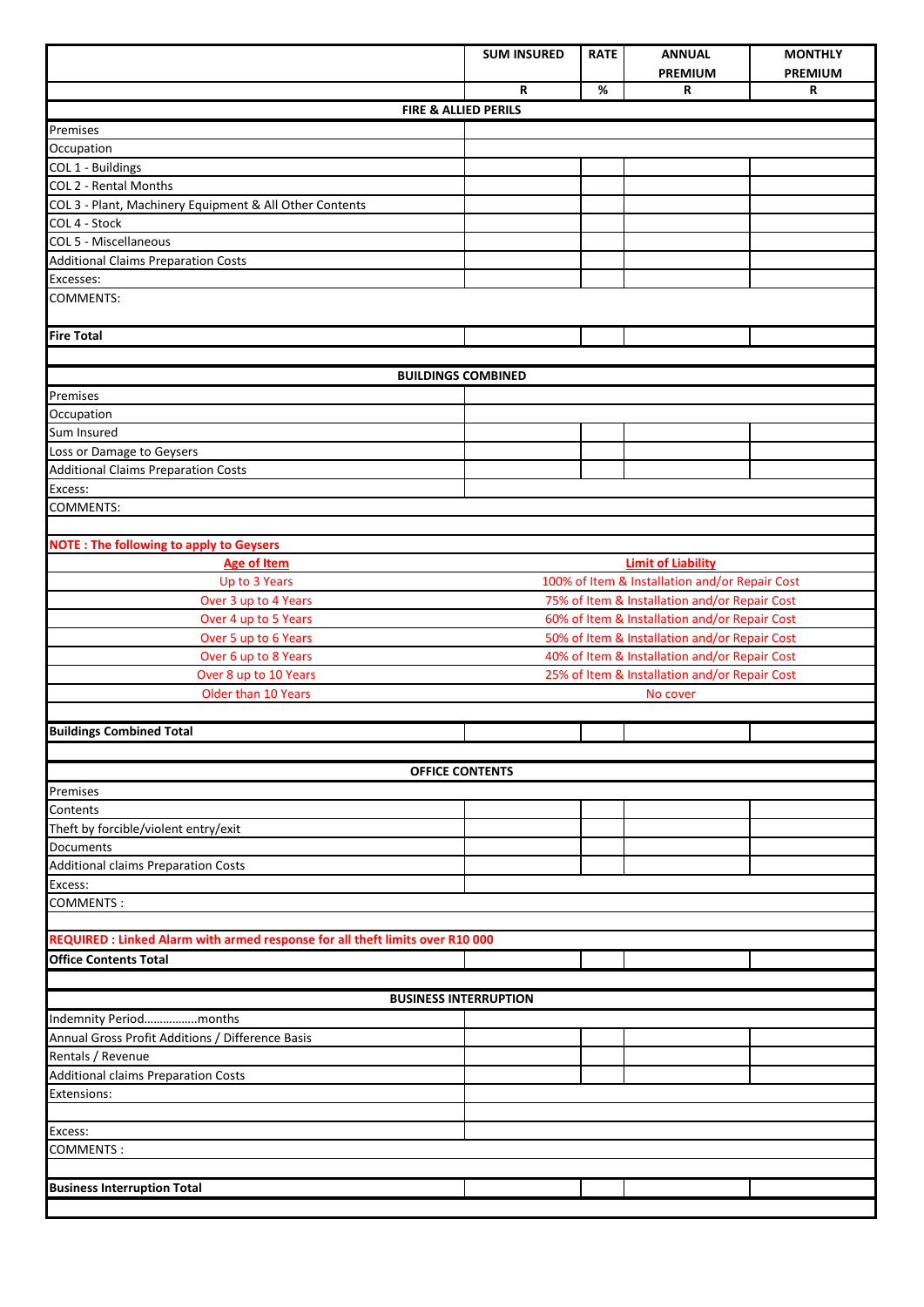|                                                                                                                     | <b>SUM INSURED</b> | <b>RATE</b> | <b>ANNUAL</b>       | <b>MONTHLY</b>      |
|---------------------------------------------------------------------------------------------------------------------|--------------------|-------------|---------------------|---------------------|
|                                                                                                                     | R                  | $\%$        | <b>PREMIUM</b><br>R | <b>PREMIUM</b><br>R |
| <b>ACCOUNTS RECEIVABLE</b>                                                                                          |                    |             |                     |                     |
| Sum Insured                                                                                                         |                    |             |                     |                     |
| <b>Additional Claims Preparation Costs</b>                                                                          |                    |             |                     |                     |
| Excess:                                                                                                             |                    |             |                     |                     |
| <b>COMMENTS:</b>                                                                                                    |                    |             |                     |                     |
|                                                                                                                     |                    |             |                     |                     |
| NOTE: Duplicate records must be kept away from the premises (in fireproof safe)<br><b>Accounts Receivable Total</b> |                    |             |                     |                     |
|                                                                                                                     |                    |             |                     |                     |
| <b>THEFT</b>                                                                                                        |                    |             |                     |                     |
| Premises                                                                                                            |                    |             |                     |                     |
| First Loss Limit                                                                                                    |                    |             |                     |                     |
| <b>Additional Claims Preparation Costs</b>                                                                          |                    |             |                     |                     |
| Locks and Keys                                                                                                      |                    |             |                     |                     |
| Damage to Buildings<br>Excess:                                                                                      |                    |             |                     |                     |
| <b>COMMENTS:</b>                                                                                                    |                    |             |                     |                     |
|                                                                                                                     |                    |             |                     |                     |
| REQUIRED : Linked Alarm with armed response for all theft limits over R10 000                                       |                    |             |                     |                     |
| <b>Theft Total</b>                                                                                                  |                    |             |                     |                     |
|                                                                                                                     |                    |             |                     |                     |
| <b>MONEY</b>                                                                                                        |                    |             |                     |                     |
| Major Limit (Overnight limit in safe per SABS category)                                                             |                    |             |                     |                     |
| Seasonal Increase<br>Receptacles                                                                                    |                    |             |                     |                     |
| <b>Claims Preparation Costs</b>                                                                                     |                    |             |                     |                     |
| Personal Accident Assaultpersons                                                                                    |                    |             |                     |                     |
| <b>Excess</b>                                                                                                       |                    |             |                     |                     |
| <b>COMMENTS:</b>                                                                                                    |                    |             |                     |                     |
|                                                                                                                     |                    |             |                     |                     |
| REQUIRED : Money over R10 000 must be carried by a professional cash in transit carrying company                    |                    |             |                     |                     |
| <b>Money Total</b>                                                                                                  |                    |             |                     |                     |
| <b>GLASS</b>                                                                                                        |                    |             |                     |                     |
| Sum Insured                                                                                                         |                    |             |                     |                     |
| Excess:                                                                                                             |                    |             |                     |                     |
| <b>COMMENTS:</b>                                                                                                    |                    |             |                     |                     |
|                                                                                                                     |                    |             |                     |                     |
| NOTE: Average applies                                                                                               |                    |             |                     |                     |
| <b>Glass Total</b>                                                                                                  |                    |             |                     |                     |
| <b>FIDELITY</b>                                                                                                     |                    |             |                     |                     |
| Limit of Indemnity                                                                                                  |                    |             |                     |                     |
| Number of Employees                                                                                                 |                    |             |                     |                     |
| Excess:                                                                                                             |                    |             |                     |                     |
| <b>COMMENTS:</b>                                                                                                    |                    |             |                     |                     |
|                                                                                                                     |                    |             |                     |                     |
| <b>Fidelity Total</b>                                                                                               |                    |             |                     |                     |
|                                                                                                                     |                    |             |                     |                     |
| <b>GOODS IN TRANSIT</b><br>All Risks / Fire, Collision and overturning / Fire, Collision, Overturning and           |                    |             |                     |                     |
| Theft                                                                                                               |                    |             |                     |                     |
| <b>Load Limit</b>                                                                                                   |                    |             |                     |                     |
| <b>Estimated Annual Carry</b>                                                                                       |                    |             |                     |                     |
| <b>Type of Goods</b>                                                                                                |                    |             |                     |                     |
| Means of Conveyance                                                                                                 |                    |             |                     |                     |
| Excess:<br><b>COMMENTS:</b>                                                                                         |                    |             |                     |                     |
|                                                                                                                     |                    |             |                     |                     |
| <b>Goods in Transit Total</b>                                                                                       |                    |             |                     |                     |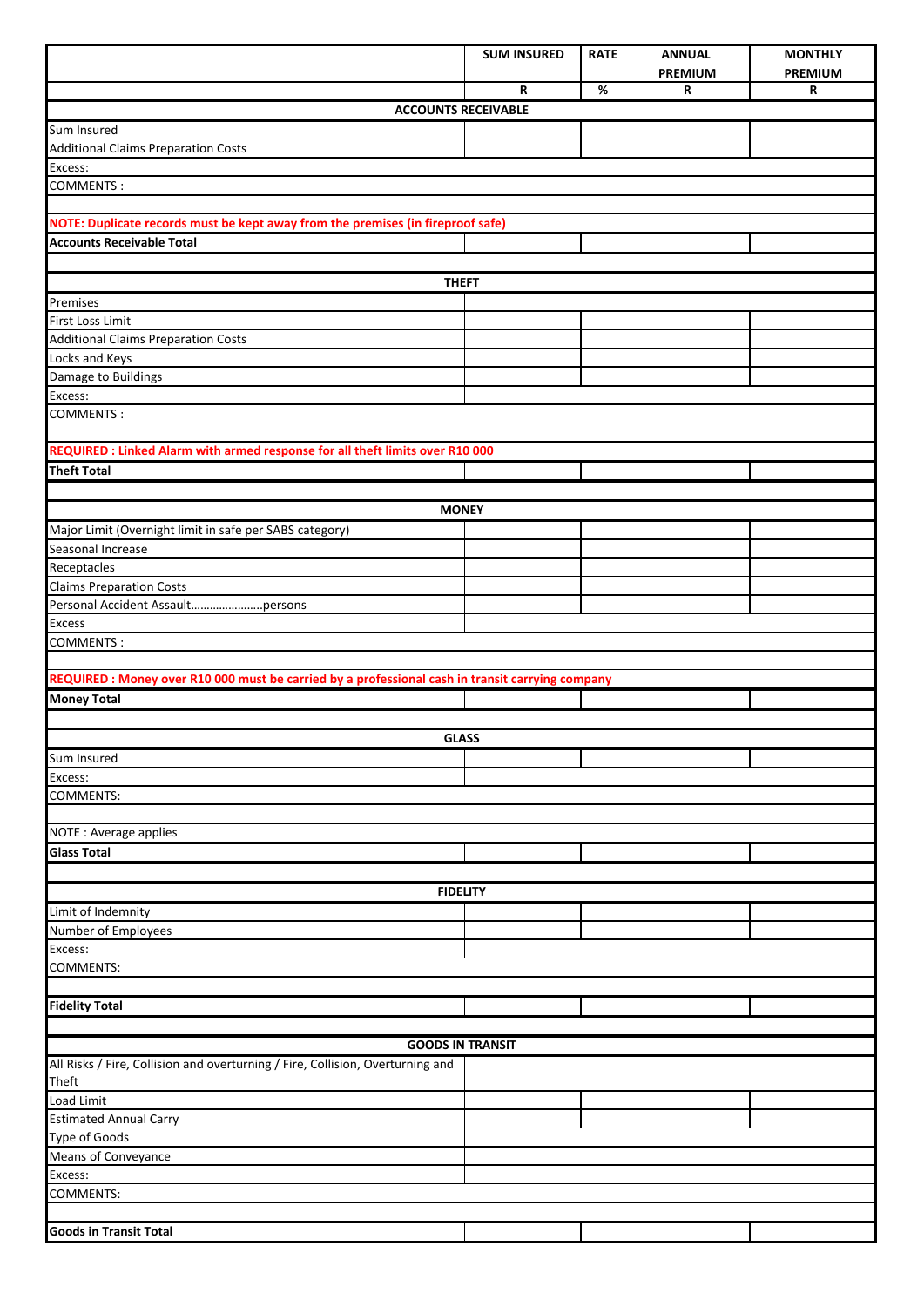|                                                                                                | <b>SUM INSURED</b> | <b>RATE</b> | <b>ANNUAL</b>  | <b>MONTHLY</b> |  |
|------------------------------------------------------------------------------------------------|--------------------|-------------|----------------|----------------|--|
|                                                                                                |                    |             | <b>PREMIUM</b> | <b>PREMIUM</b> |  |
|                                                                                                | R                  | $\%$        | R              | R              |  |
| <b>BUSINESS ALL RISKS</b>                                                                      |                    |             |                |                |  |
| Cellphones/Tablets                                                                             |                    |             |                |                |  |
| Laptops                                                                                        |                    |             |                |                |  |
| Tools/Samples (max R2 000 per item)<br>All Other (please specify)                              |                    |             |                |                |  |
|                                                                                                |                    |             |                |                |  |
|                                                                                                |                    |             |                |                |  |
|                                                                                                |                    |             |                |                |  |
| Additional Increased Cost of Working                                                           |                    |             |                |                |  |
| Excess:                                                                                        |                    |             |                |                |  |
| <b>COMMENTS:</b>                                                                               |                    |             |                |                |  |
|                                                                                                |                    |             |                |                |  |
| <b>Business All Risks Total</b>                                                                |                    |             |                |                |  |
|                                                                                                |                    |             |                |                |  |
| <b>ACCIDENTAL DAMAGE</b>                                                                       |                    |             |                |                |  |
| Limit                                                                                          |                    |             |                |                |  |
| Excess:                                                                                        |                    |             |                |                |  |
| <b>COMMENTS:</b>                                                                               |                    |             |                |                |  |
|                                                                                                |                    |             |                |                |  |
| <b>Accidental Damage Total</b>                                                                 |                    |             |                |                |  |
|                                                                                                |                    |             |                |                |  |
| PUBLIC LIABILITY (claims made)                                                                 |                    |             |                |                |  |
| Premises (Physical Address)                                                                    |                    |             |                |                |  |
| General/Tenants/Property Owners                                                                |                    |             |                |                |  |
| Work Away                                                                                      |                    |             |                |                |  |
| <b>Products Liability</b>                                                                      |                    |             |                |                |  |
| Defective Workmanship                                                                          |                    |             |                |                |  |
| Legal Defences Costs                                                                           |                    |             |                |                |  |
| Wrongful Arrest / Defamation                                                                   |                    |             |                |                |  |
| Excess:                                                                                        |                    |             |                |                |  |
| <b>COMMENTS:</b>                                                                               |                    |             |                |                |  |
| NOTE: Proposal form to be completed in respect of Products Liability and Defective Workmanship |                    |             |                |                |  |
| <b>Public Liability Total</b>                                                                  |                    |             |                |                |  |
|                                                                                                |                    |             |                |                |  |
| <b>EMPLOYER'S LIABILITY</b>                                                                    |                    |             |                |                |  |
| Limit                                                                                          |                    |             |                |                |  |
| <b>Annual Wages</b>                                                                            |                    |             |                |                |  |
| Excess:                                                                                        |                    |             |                |                |  |
| <b>COMMENTS:</b>                                                                               |                    |             |                |                |  |
|                                                                                                |                    |             |                |                |  |
| <b>Employer's Liability Total</b>                                                              |                    |             |                |                |  |
|                                                                                                |                    |             |                |                |  |
| <b>ELECTRONIC EQUIPMENT</b>                                                                    |                    |             |                |                |  |
| Premises                                                                                       |                    |             |                |                |  |
| Hardware & Software (Please attach detailed list)                                              |                    |             |                |                |  |
| Office Equipment (Fax, copier etc)                                                             |                    |             |                |                |  |
| Laptops / Palmtops                                                                             |                    |             |                |                |  |
| <b>Increased Cost of Working</b>                                                               |                    |             |                |                |  |
| Reinstatement of Data                                                                          |                    |             |                |                |  |
| <b>Claims Preparation Costs</b>                                                                |                    |             |                |                |  |
| Excess:                                                                                        |                    |             |                |                |  |
| <b>COMMENTS:</b>                                                                               |                    |             |                |                |  |
|                                                                                                |                    |             |                |                |  |
| <b>REQUIRED: SABS Lighting Protection and SABS Power Surge devices</b>                         |                    |             |                |                |  |
| <b>Linked Alarm with armed response</b>                                                        |                    |             |                |                |  |
| <b>Electronic Equipment Total</b>                                                              |                    |             |                |                |  |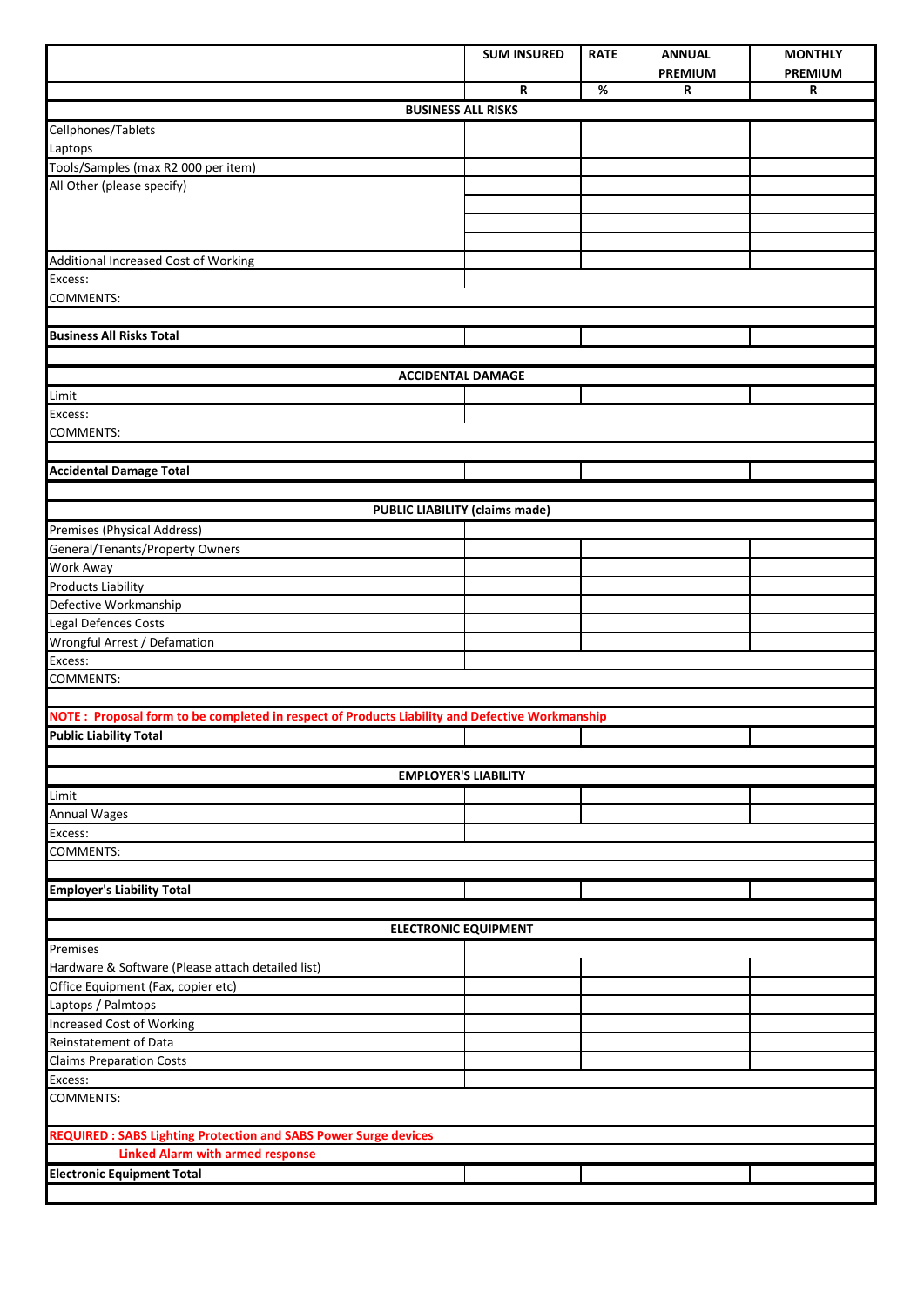|                                                                          | <b>SUM INSURED</b> | <b>RATE</b> | <b>ANNUAL</b>                  | <b>MONTHLY</b> |
|--------------------------------------------------------------------------|--------------------|-------------|--------------------------------|----------------|
|                                                                          |                    |             | <b>PREMIUM</b>                 | <b>PREMIUM</b> |
|                                                                          | R                  | $\%$        | R                              | R              |
| STATED BENEFITS / GROUP PERSONAL ACCIDENT<br><b>Basis of Cover</b>       |                    |             | 24 Hours / Workings Hours Only |                |
| Estimated Annual Earnings per Occupation/Classification                  |                    |             |                                |                |
| Category A                                                               |                    |             |                                |                |
| Category B                                                               |                    |             |                                |                |
| Category C                                                               |                    |             |                                |                |
| Category D                                                               |                    |             |                                |                |
| Top 3 Earners                                                            | (1)                |             |                                |                |
|                                                                          | (2)                |             |                                |                |
|                                                                          | (3)                |             |                                |                |
| Benefits:                                                                |                    |             |                                |                |
| Death -  X Annual Earnings / R                                           |                    |             |                                |                |
| Permanent Total Disability -  X Annual Earnings / R                      |                    |             |                                |                |
| Temporary Total Disability - 100% of average weekly earnings per         |                    |             |                                |                |
| week or R for a period longer than 1 week but no longer than 52<br>weeks |                    |             |                                |                |
| Temporary Partial Disability - % of average weekly earnings per          |                    |             |                                |                |
| week or R for a period longer than 1 week but no longer than             |                    |             |                                |                |
| weeks                                                                    |                    |             |                                |                |
| <b>Medical Expenses</b>                                                  |                    |             |                                |                |
| Excess:                                                                  |                    |             |                                |                |
| COMMENTS:                                                                |                    |             |                                |                |
|                                                                          |                    |             |                                |                |
| <b>Stated Benefits / Group Personal Accident Total</b>                   |                    |             |                                |                |
|                                                                          |                    |             |                                |                |
|                                                                          | <b>MOTOR</b>       |             |                                |                |
| Vehicles Details:                                                        |                    |             |                                |                |
|                                                                          |                    |             |                                |                |
|                                                                          |                    |             |                                |                |
|                                                                          |                    |             |                                |                |
|                                                                          |                    |             |                                |                |
|                                                                          |                    |             |                                |                |
|                                                                          |                    |             |                                |                |
|                                                                          |                    |             |                                |                |
|                                                                          |                    |             |                                |                |
|                                                                          |                    |             |                                |                |
| Extensions                                                               |                    |             |                                |                |
|                                                                          |                    |             |                                |                |
|                                                                          |                    |             |                                |                |
|                                                                          |                    |             |                                |                |
| Excess:                                                                  |                    |             |                                |                |
|                                                                          |                    |             |                                |                |
|                                                                          |                    |             |                                |                |
|                                                                          |                    |             |                                |                |
|                                                                          |                    |             |                                |                |
|                                                                          |                    |             |                                |                |
| COMMENTS:                                                                |                    |             |                                |                |
|                                                                          |                    |             |                                |                |
| Motor Total                                                              |                    |             |                                |                |
|                                                                          |                    |             |                                |                |
| MOTOR TRADERS INTERNAL (Per Attached)                                    |                    |             |                                |                |
| Sum Insured                                                              |                    |             |                                |                |
| Liability Limit                                                          |                    |             |                                |                |
| Excess:                                                                  |                    |             |                                |                |
| <b>COMMENTS:</b>                                                         |                    |             |                                |                |
|                                                                          |                    |             |                                |                |
| <b>Motor Traders Internal Total</b>                                      |                    |             |                                |                |
|                                                                          |                    |             |                                |                |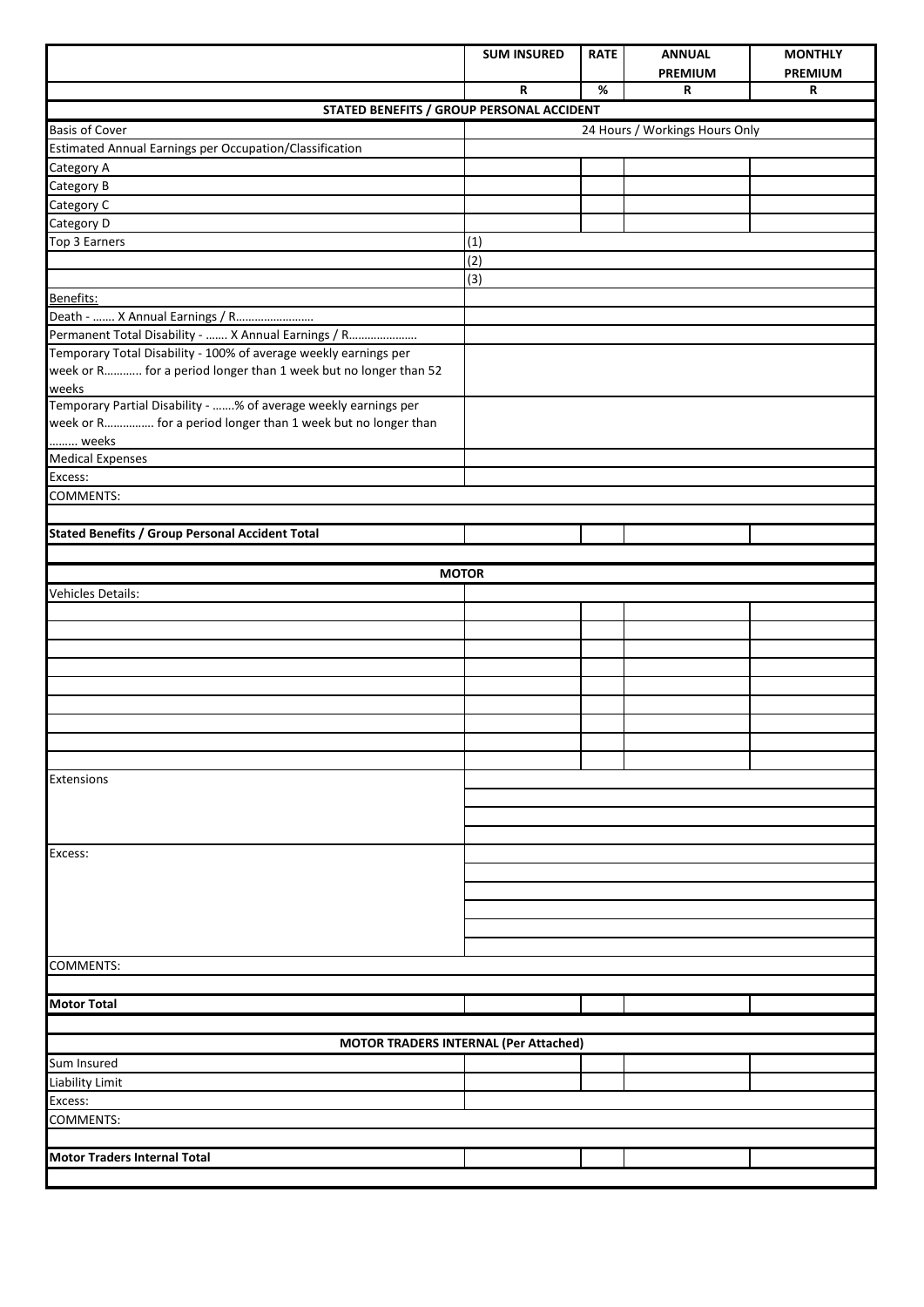|                                                                                                  | <b>SUM INSURED</b> | <b>RATE</b> | <b>ANNUAL</b>  | <b>MONTHLY</b> |
|--------------------------------------------------------------------------------------------------|--------------------|-------------|----------------|----------------|
|                                                                                                  |                    |             | <b>PREMIUM</b> | <b>PREMIUM</b> |
|                                                                                                  | R                  | %           | R              | R              |
| <b>MOTOR TRADERS EXTERNAL (Per Attached)</b>                                                     |                    |             |                |                |
| Sum Insured                                                                                      |                    |             |                |                |
| Liability Limit                                                                                  |                    |             |                |                |
| Excess:                                                                                          |                    |             |                |                |
| COMMENTS:                                                                                        |                    |             |                |                |
|                                                                                                  |                    |             |                |                |
| <b>Motor Traders External Total</b>                                                              |                    |             |                |                |
|                                                                                                  |                    |             |                |                |
| <b>HOUSEHOLDERS</b>                                                                              |                    |             |                |                |
| <b>Replacement Value</b>                                                                         |                    |             |                |                |
| Excess:                                                                                          |                    |             |                |                |
| COMMENTS:                                                                                        |                    |             |                |                |
|                                                                                                  |                    |             |                |                |
| <b>Householders Total</b>                                                                        |                    |             |                |                |
|                                                                                                  |                    |             |                |                |
|                                                                                                  | <b>HOUSEOWNERS</b> |             |                |                |
| Replacement Value                                                                                |                    |             |                |                |
| Excess:                                                                                          |                    |             |                |                |
| COMMENTS:                                                                                        |                    |             |                |                |
|                                                                                                  |                    |             |                |                |
| <b>HouseOwners Total</b>                                                                         |                    |             |                |                |
|                                                                                                  |                    |             |                |                |
| <b>ANNUAL PREMIUM</b>                                                                            |                    |             |                |                |
| <b>MONTHLY PREMIUM</b>                                                                           |                    |             |                |                |
| <b>SASRIA - Non Motor</b>                                                                        |                    |             |                |                |
| <b>SARIA - Motor</b>                                                                             |                    |             |                |                |
| <b>TOTAL MONTHLY PREMIUM (including SASRIA)</b>                                                  |                    |             |                |                |
| POLICY ADMINISTRATION FEE                                                                        |                    |             |                |                |
| <b>TOTAL Including Administration fee</b>                                                        |                    |             |                |                |
| <b>BROKER FEE</b>                                                                                |                    |             |                |                |
| <b>TOTAL Including Broker Fee</b>                                                                |                    |             |                |                |
|                                                                                                  |                    |             |                |                |
| NOTE: UNDER MONTHLY PAID POLICIES SASRIA COVER IS AUTOMATICALLY INCLUDED FOR APPLICABLE SECTIONS |                    |             |                |                |